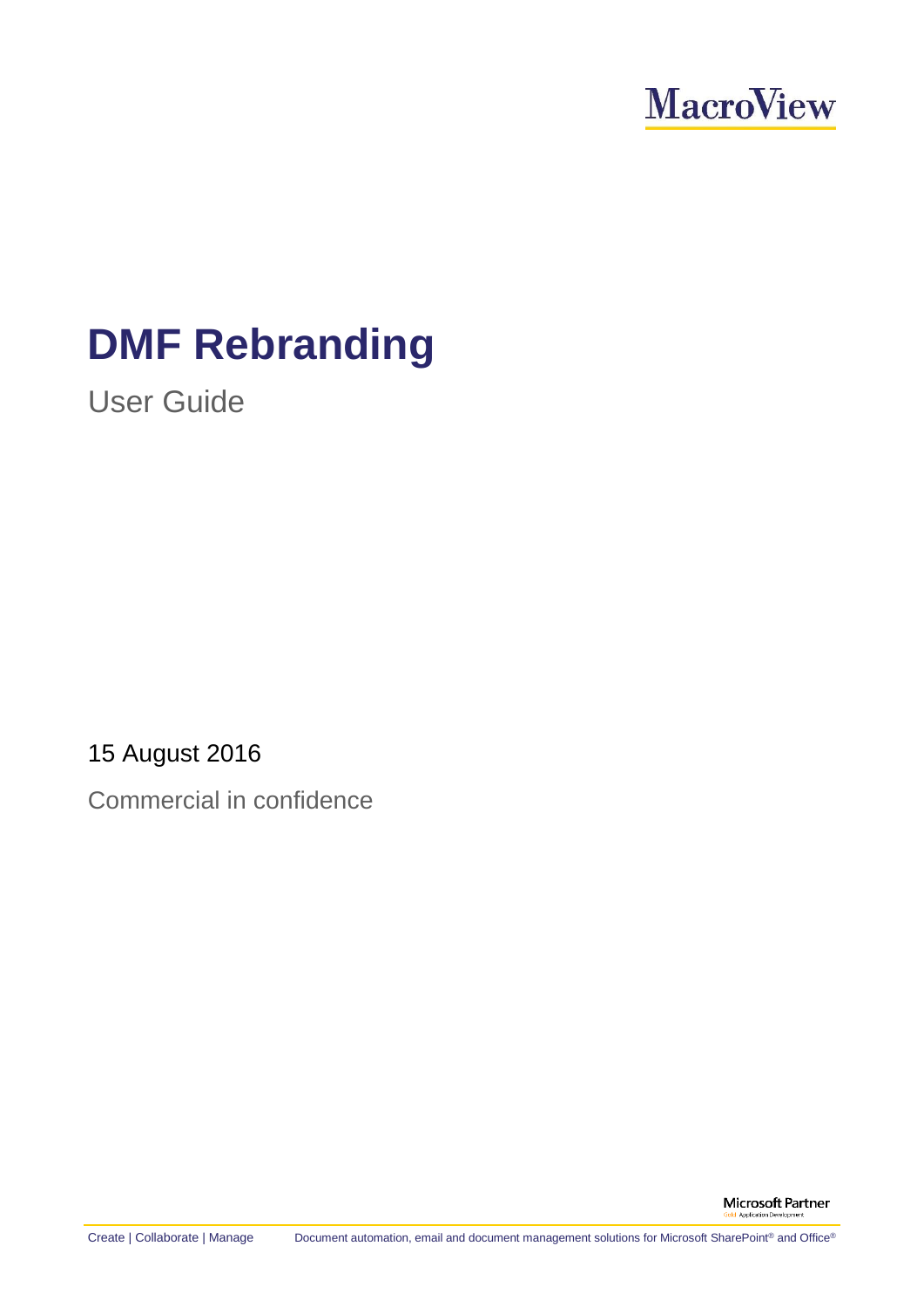## 1. Introduction

MacroView DMF has extensive localisation and language customisation capabilities which allows organisations to tailor MacroView DMF to meet their internal marketing and regional language requirements.

One example of where localisation can be particularly useful is to "rebrand" MacroView DMF so that references to *SharePoint* or *MacroView DMF* throughout the user interface are replaced with the internal name of your organisations Document Management Solution.

| Home<br>△<br>Location<br>File<br>View<br>画 Rename<br>X Cut<br><sup>h</sup> Check Out<br><sup>[①</sup> ] Send Attachment<br>黒<br>C)<br>亀<br>lin Copy<br><b>R</b> Check In<br>$\times$ Delete<br>Send Link<br>Browse Favourites Recent Search<br>Paste<br>Copy as<br>Add to<br>Properties<br>Download<br>Open Version<br>Manage<br>$\bigoplus$ Print<br>History <b>B</b> Discard Check Out<br>Permissions<br>Link<br>Favourites<br>Open Check Out<br>Mode<br>Clipboard<br>Favourites<br>Manage<br>Share<br>$\blacktriangle$ $\frac{\square}{\longrightarrow}$ 1. Portal<br>Name<br>Type<br>S ClauseBank<br>n<br>Archived<br><b>T S</b> Clients<br>画<br>AdobeReaderX_DMF.docx<br><b>B</b> MacroView<br>嚸<br>BlogManagingChangeSharoDo<br><b>SD</b> Marketing<br><b>MYPLATFORMNAME</b><br>≫<br>四<br>MacroView Cust<br><b>SD</b> Partner Portal<br>$\blacktriangleleft$ $\frac{\square}{\square_1}$ 1. Portal<br>$\Delta$<br>四<br>MacroView DM<br>S <sup>b</sup> ClauseBank<br><b>S</b> Precedent<br>凾<br>MacroView DM<br><b>T S</b> Clients<br>$\triangle$ $\overline{\text{S}}$ Products<br>四<br>MacroView DM<br><b>St</b> MacroView<br><b>D E</b> Activation Notifications<br>四<br>MacroView DM<br><b>SE</b> Marketing<br>Activation Wizard<br>Se Partner Portal<br>四<br>MacroView DM<br>Correspondence<br><b>St</b> Precedent<br>四<br>MacroView DMI |
|----------------------------------------------------------------------------------------------------------------------------------------------------------------------------------------------------------------------------------------------------------------------------------------------------------------------------------------------------------------------------------------------------------------------------------------------------------------------------------------------------------------------------------------------------------------------------------------------------------------------------------------------------------------------------------------------------------------------------------------------------------------------------------------------------------------------------------------------------------------------------------------------------------------------------------------------------------------------------------------------------------------------------------------------------------------------------------------------------------------------------------------------------------------------------------------------------------------------------------------------------------------------------------------------------------------------------------------------------|
|                                                                                                                                                                                                                                                                                                                                                                                                                                                                                                                                                                                                                                                                                                                                                                                                                                                                                                                                                                                                                                                                                                                                                                                                                                                                                                                                                    |
|                                                                                                                                                                                                                                                                                                                                                                                                                                                                                                                                                                                                                                                                                                                                                                                                                                                                                                                                                                                                                                                                                                                                                                                                                                                                                                                                                    |
|                                                                                                                                                                                                                                                                                                                                                                                                                                                                                                                                                                                                                                                                                                                                                                                                                                                                                                                                                                                                                                                                                                                                                                                                                                                                                                                                                    |
|                                                                                                                                                                                                                                                                                                                                                                                                                                                                                                                                                                                                                                                                                                                                                                                                                                                                                                                                                                                                                                                                                                                                                                                                                                                                                                                                                    |
|                                                                                                                                                                                                                                                                                                                                                                                                                                                                                                                                                                                                                                                                                                                                                                                                                                                                                                                                                                                                                                                                                                                                                                                                                                                                                                                                                    |
|                                                                                                                                                                                                                                                                                                                                                                                                                                                                                                                                                                                                                                                                                                                                                                                                                                                                                                                                                                                                                                                                                                                                                                                                                                                                                                                                                    |
|                                                                                                                                                                                                                                                                                                                                                                                                                                                                                                                                                                                                                                                                                                                                                                                                                                                                                                                                                                                                                                                                                                                                                                                                                                                                                                                                                    |
|                                                                                                                                                                                                                                                                                                                                                                                                                                                                                                                                                                                                                                                                                                                                                                                                                                                                                                                                                                                                                                                                                                                                                                                                                                                                                                                                                    |
|                                                                                                                                                                                                                                                                                                                                                                                                                                                                                                                                                                                                                                                                                                                                                                                                                                                                                                                                                                                                                                                                                                                                                                                                                                                                                                                                                    |
|                                                                                                                                                                                                                                                                                                                                                                                                                                                                                                                                                                                                                                                                                                                                                                                                                                                                                                                                                                                                                                                                                                                                                                                                                                                                                                                                                    |
|                                                                                                                                                                                                                                                                                                                                                                                                                                                                                                                                                                                                                                                                                                                                                                                                                                                                                                                                                                                                                                                                                                                                                                                                                                                                                                                                                    |
|                                                                                                                                                                                                                                                                                                                                                                                                                                                                                                                                                                                                                                                                                                                                                                                                                                                                                                                                                                                                                                                                                                                                                                                                                                                                                                                                                    |
|                                                                                                                                                                                                                                                                                                                                                                                                                                                                                                                                                                                                                                                                                                                                                                                                                                                                                                                                                                                                                                                                                                                                                                                                                                                                                                                                                    |
| <b>D</b> Customisations<br><b>B</b> Products<br>四<br>MacroView DM<br><b>SD</b> Professional Services                                                                                                                                                                                                                                                                                                                                                                                                                                                                                                                                                                                                                                                                                                                                                                                                                                                                                                                                                                                                                                                                                                                                                                                                                                               |
| Development Component Licences<br>四<br>MacroView DMI<br><b>SEX</b> Support<br>Development Emails                                                                                                                                                                                                                                                                                                                                                                                                                                                                                                                                                                                                                                                                                                                                                                                                                                                                                                                                                                                                                                                                                                                                                                                                                                                   |
| <b>wh</b><br>Maccollinus DM<br>S <sup>b</sup> TFS Projects<br>Documentation                                                                                                                                                                                                                                                                                                                                                                                                                                                                                                                                                                                                                                                                                                                                                                                                                                                                                                                                                                                                                                                                                                                                                                                                                                                                        |
| $\blacktriangle$ $\frac{\square}{\longrightarrow}$ 2. Test - SP2013<br><b>D</b> Documents                                                                                                                                                                                                                                                                                                                                                                                                                                                                                                                                                                                                                                                                                                                                                                                                                                                                                                                                                                                                                                                                                                                                                                                                                                                          |
| $1 - 44$<br>S <sup>b</sup> Case and Matter<br>$\overline{\phantom{a}}$<br>Foxit Save to SharePoint<br>$\blacktriangleleft$                                                                                                                                                                                                                                                                                                                                                                                                                                                                                                                                                                                                                                                                                                                                                                                                                                                                                                                                                                                                                                                                                                                                                                                                                         |
| <b>SD</b> Customisations<br><b>RDocCenter</b>                                                                                                                                                                                                                                                                                                                                                                                                                                                                                                                                                                                                                                                                                                                                                                                                                                                                                                                                                                                                                                                                                                                                                                                                                                                                                                      |
| S <sup>b</sup> DocumentCenter<br>AdobeReaderX_DMF.docx<br>File name:                                                                                                                                                                                                                                                                                                                                                                                                                                                                                                                                                                                                                                                                                                                                                                                                                                                                                                                                                                                                                                                                                                                                                                                                                                                                               |
| <b>SD</b> HiddenTestsDC                                                                                                                                                                                                                                                                                                                                                                                                                                                                                                                                                                                                                                                                                                                                                                                                                                                                                                                                                                                                                                                                                                                                                                                                                                                                                                                            |
| S MV Case and Matter<br>File type:<br>.docx<br>$\overline{\phantom{0}}$                                                                                                                                                                                                                                                                                                                                                                                                                                                                                                                                                                                                                                                                                                                                                                                                                                                                                                                                                                                                                                                                                                                                                                                                                                                                            |
| <b>SD</b> MV Case and MatterX<br>鸖<br>$\Rightarrow$                                                                                                                                                                                                                                                                                                                                                                                                                                                                                                                                                                                                                                                                                                                                                                                                                                                                                                                                                                                                                                                                                                                                                                                                                                                                                                |
| <b>Browse</b>                                                                                                                                                                                                                                                                                                                                                                                                                                                                                                                                                                                                                                                                                                                                                                                                                                                                                                                                                                                                                                                                                                                                                                                                                                                                                                                                      |
| <b>MYPLATFORMNAME</b><br>Send / Receive<br>Add-ins<br>File<br>Folder<br>View<br>Home<br><b>Favourites</b>                                                                                                                                                                                                                                                                                                                                                                                                                                                                                                                                                                                                                                                                                                                                                                                                                                                                                                                                                                                                                                                                                                                                                                                                                                          |
| $5 - 0 =$<br>日<br>Recent<br>$\mathbf{u}$                                                                                                                                                                                                                                                                                                                                                                                                                                                                                                                                                                                                                                                                                                                                                                                                                                                                                                                                                                                                                                                                                                                                                                                                                                                                                                           |
| Upload<br>Sent Email<br>Save<br>Upload<br>Opti<br>Open<br>$\left  \mathbf{p} \right $ Search<br>File<br>Design<br>Home<br>Insert<br>Message(s) Offline Emails Offline Files<br>Rules                                                                                                                                                                                                                                                                                                                                                                                                                                                                                                                                                                                                                                                                                                                                                                                                                                                                                                                                                                                                                                                                                                                                                               |
| Actions<br>r all                                                                                                                                                                                                                                                                                                                                                                                                                                                                                                                                                                                                                                                                                                                                                                                                                                                                                                                                                                                                                                                                                                                                                                                                                                                                                                                                   |
| $\blacksquare$                                                                                                                                                                                                                                                                                                                                                                                                                                                                                                                                                                                                                                                                                                                                                                                                                                                                                                                                                                                                                                                                                                                                                                                                                                                                                                                                     |
| 圍<br>rosoft Exchange<br>÷<br>100%<br>Open from<br>Save As to<br>Pa                                                                                                                                                                                                                                                                                                                                                                                                                                                                                                                                                                                                                                                                                                                                                                                                                                                                                                                                                                                                                                                                                                                                                                                                                                                                                 |
| MYPLATFORMNAME MYPLATFORMNAME<br>MYPLATFORMNAME                                                                                                                                                                                                                                                                                                                                                                                                                                                                                                                                                                                                                                                                                                                                                                                                                                                                                                                                                                                                                                                                                                                                                                                                                                                                                                    |

What areas of DMF support rebranding?

The following areas of MacroView DMF can be rebranded:

- **DMF Explorer, Outlook and Office add-in dialog titles and options**
- the <SharePoint> MAPI folder name in Outlook
- DMF information and error message dialog titles and text
- DMF commands in Adobe Acrobat and Adobe Reader

The following areas of MacroView DMF do not currently support rebranding:

- **MacroView DMF Explorer desktop icons or labels**
- *SharePoint Upload* option in File Explorer when you right click on a file and choose *Send To*
- **MacroView DMF Explorer window title**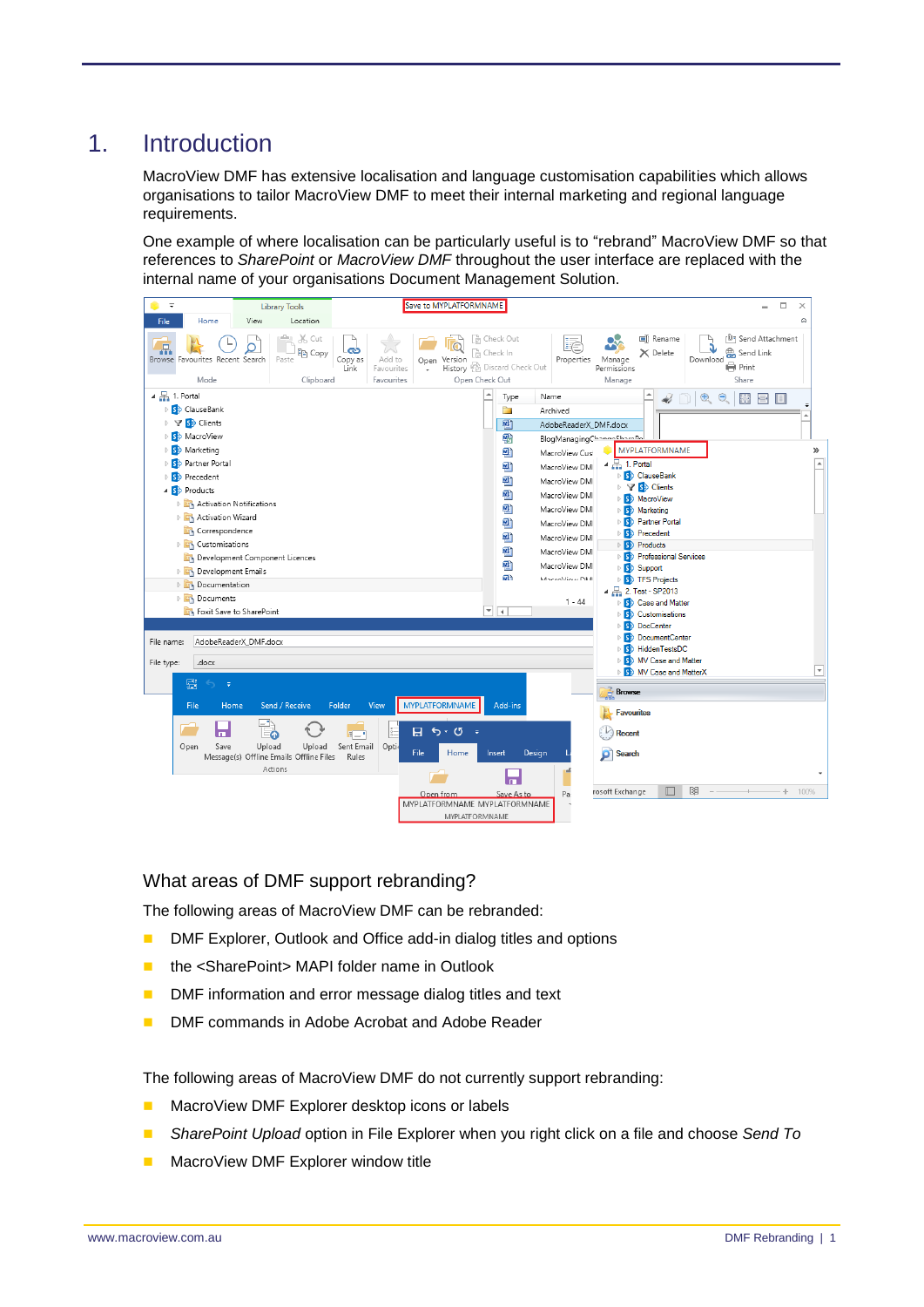## 2. How It Works

MacroView DMF uses a default language resource file for the language nominated under DMF options. Rebranding requires one or more custom dictionary files to be added to the *Language* sub folder under the DMF installation location. This would typically be:

#### *C:\Program Files (x86)\MacroView\DMF\Language*

These files contain a list of *keys* and corresponding definitions for titles, messages and labels used within the DMF user interface. When DMF is started, if any custom dictionary files are present, DMF loads them and overwrites any defined keys.

Custom dictionaries apply in the following order:

- *1. Custom.xaml* (if one exists)
- 2. *Culture-custom.xaml* (if one exists) for the language selected in *DMF > Options > General > Language* (e.g. es-custom.xaml is a custom Spanish dictionary).

Clients in single language environments can define all their branding customisations in a single *Custom.xaml* file which only need to contain the entries to be overridden from the standard DMF resource dictionaries.

In a mixed language environment clients can have either a single custom dictionary per culture or combine a *Custom.xaml* file with culture specific dictionaries where the culture specific dictionary contains only entries that need to be overridden from the *custom.xaml* resource dictionary.

| Language                       | <b>Filename</b>    |
|--------------------------------|--------------------|
| All Languages                  | custom.xaml        |
| Chinese (Simplified) Legacy    | zh-chs-custom.xaml |
| Dutch                          | nl-custom.xaml     |
| English (Australian)           | en-au-custom.xaml  |
| English (United Kingdom)       | en-gb-custom.xaml  |
| <b>English (United States)</b> | en-us-custom.xaml  |
| French                         | fr-custom.xaml     |
| German                         | de-custom.xaml     |
| Japanese                       | ja-custom.xaml     |
| Norwegian                      | no-custom.xaml     |
| Polish                         | pl-custom.xaml     |
| Portuguese                     | pt-custom.xaml     |
| Russian                        | ru-custom.xaml     |
| Spanish                        | es-custom.xaml     |

The name of the file(s) determine which languages they apply to.

### Advanced localisation support

The *DMF Rebranding* sample installation includes an English version of the *custom.xaml* file. For assistance with rebranding with other languages, or advanced localisation requirements including changing the names of right-click menu options, contact the MacroView Professional Service team.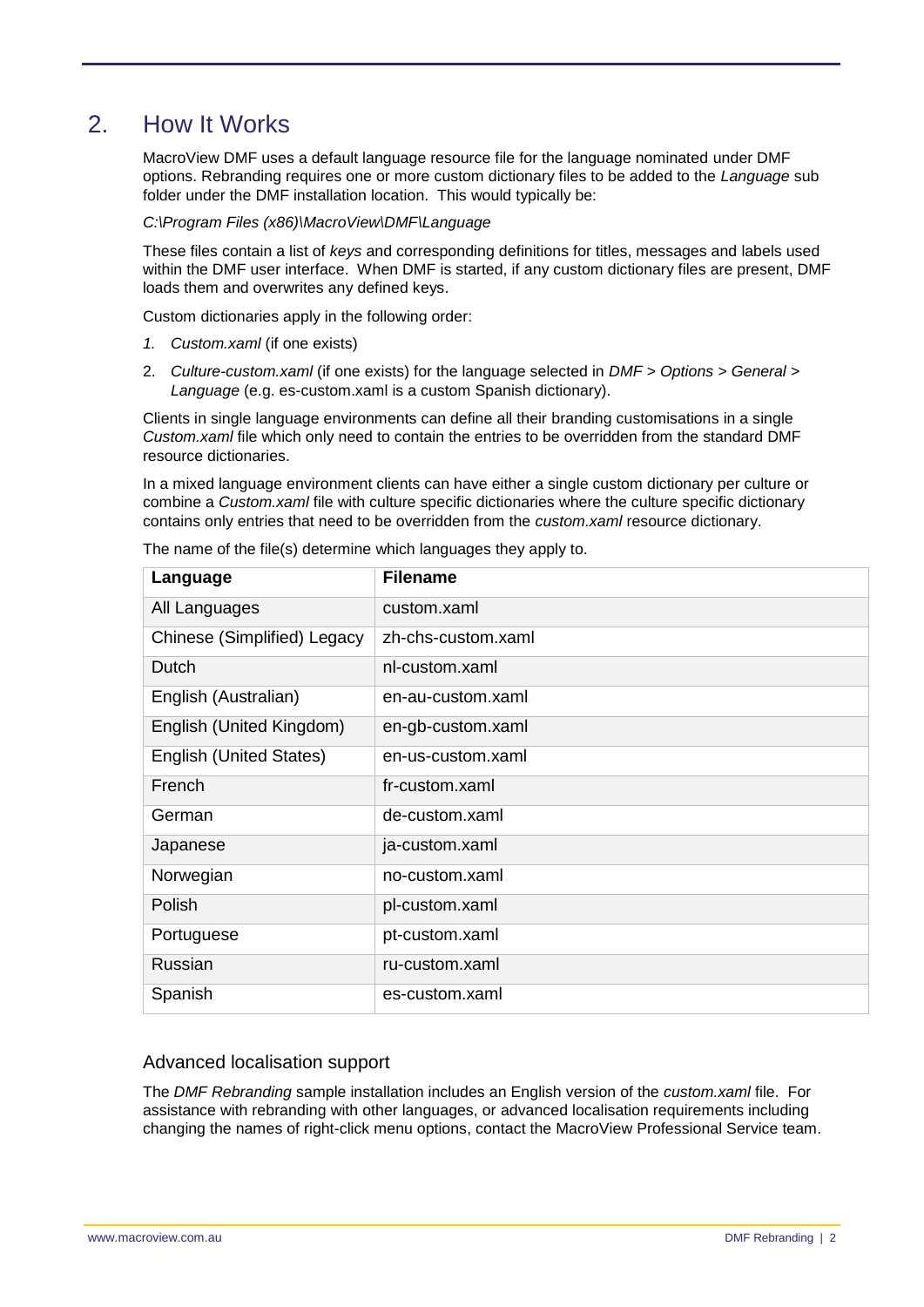## 3. Installation

### **Prerequisites**

- **MacroView DMF version 7.10 or later<sup>1</sup>**
- Microsoft Office 2010 or later

To install the *DMF Rebranding* files

- Close MacroView DMF Explorer and Microsoft Outlook
- Run the *DMF Rebranding* installation MSI for the version of Microsoft Office in use

## 4. Configuration

The example below explains how to and use the *custom.xaml* file to configure DMF to replace references to *SharePoint* and *MacroView DMF*.

For the purposes of this example we will assume that your organisations SharePoint Document Management Solution is named *AcmeDocs* and the DMF application is referred to as *AcmeDocs Explorer*:

- Edit the *Custom.xaml* file at *C:\Program Files (x86)\MacroView\DMF\Language.*
- Search and replace all references to **MYPLATFORMNAME** with **AcmeDocs**
- Search and replace all references to **MYAPPLICATIONNAME** with **AcmeDocs Explorer**
- Save the changes
- **Start MacroView DMF Explorer or Microsoft Outlook to confirm the changes have been applied**

Once the changes have been confirmed the *custom.xaml* file needs to be added to the *Language* sub folder under the DMF installation location on each PC where the rebranding is requied.

-

<sup>&</sup>lt;sup>1</sup> Refer to the MacroView DMF Installation Guide for information on DMF prerequisites